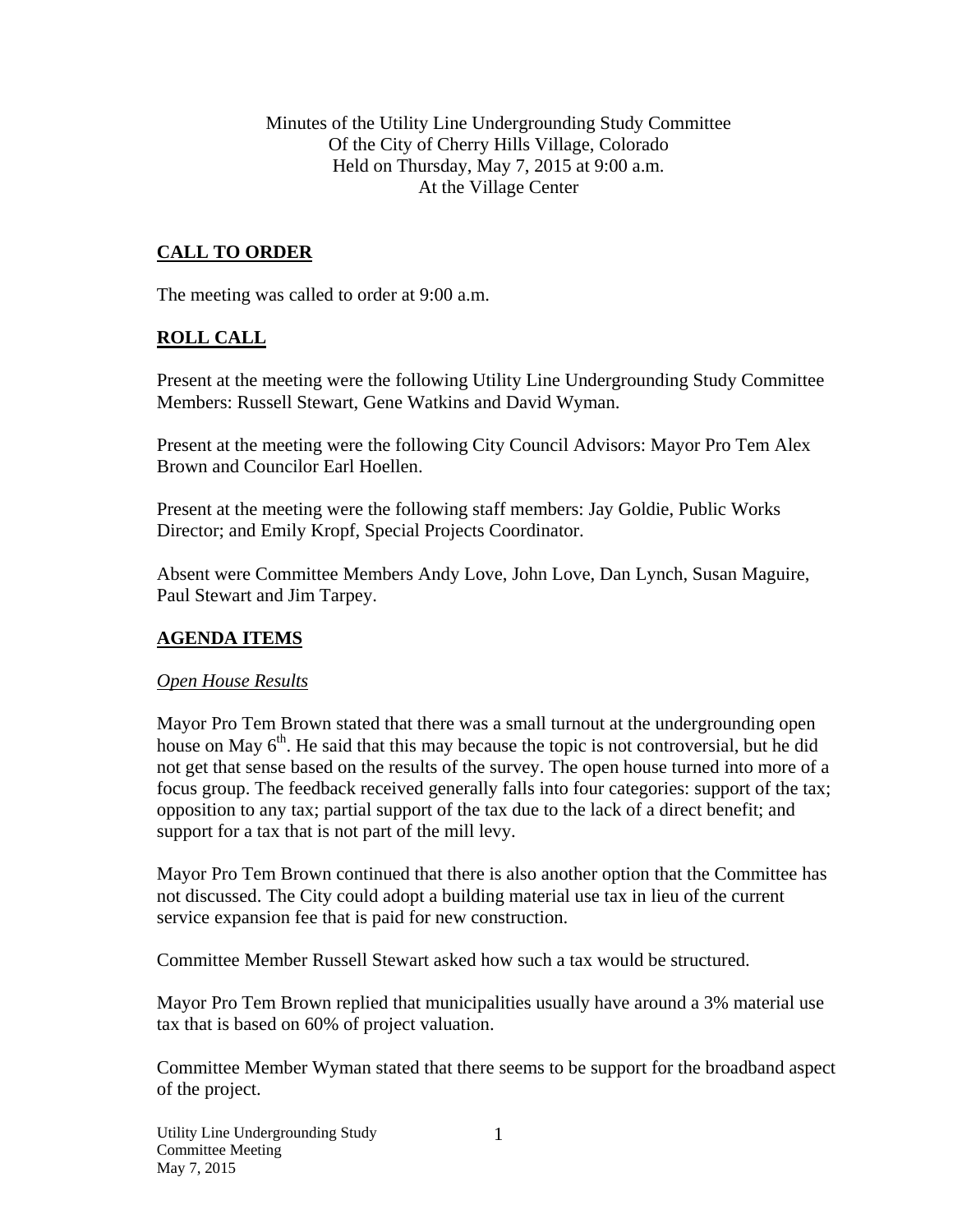Mayor Pro Tem Brown responded that it may not be enough to overcome opposition to a property tax. He added that changing the source of revenue may be enough.

Committee Member Russell Stewart asked what the material use tax is in Greenwood Village.

Public Works Director Goldie stated that it is 3% of 60% project valuation. He added that the revenue that the City collects could be placed into a fund that could be used for projects that residents have expressed interest in undergrounding or installing broadband.

Committee Member Russell Stewart replied that the City could use the fund for a 50% cash match program with residents.

Committee Member Watkins asked if the City would still issue a bond.

Mayor Pro Tem Brown responded that the program would be cash-funded.

Public Works Director Goldie stated that the projects would be more manageable.

Mayor Pro Tem Brown said that the material use tax should be included as an alternative in the Committee's final report.

Public Works Director Goldie added that the revenue could be directed towards undergrounding and open space acquisition.

Councilor Hoellen stated that the City should be utilizing other funding sources like a bond as interest rates are at an all-time low.

Mayor Pro Tem Brown said that the City cannot complete the project without a dedicated revenue stream, which is what the material use tax would provide. Voters will want to know what the money is being directed towards. He suggested that it be used for undergrounding, open space, broadband and other capital projects.

Committee Member Russell Stewart said that it sounds appealing.

Committee Member Wyman suggested analyzing the material use tax with last year's building permit revenue and comparing the figures. He asked what the revenue will be used for when undergrounding is completed.

Mayor Pro Tem Brown recommended directing revenue to undergrounding for 10 years and then having City Council revisit the issue. He also suggested directing one-third of the revenue to the General Fund for operating expenses and two-thirds to the Capital Fund for undergrounding and other projects.